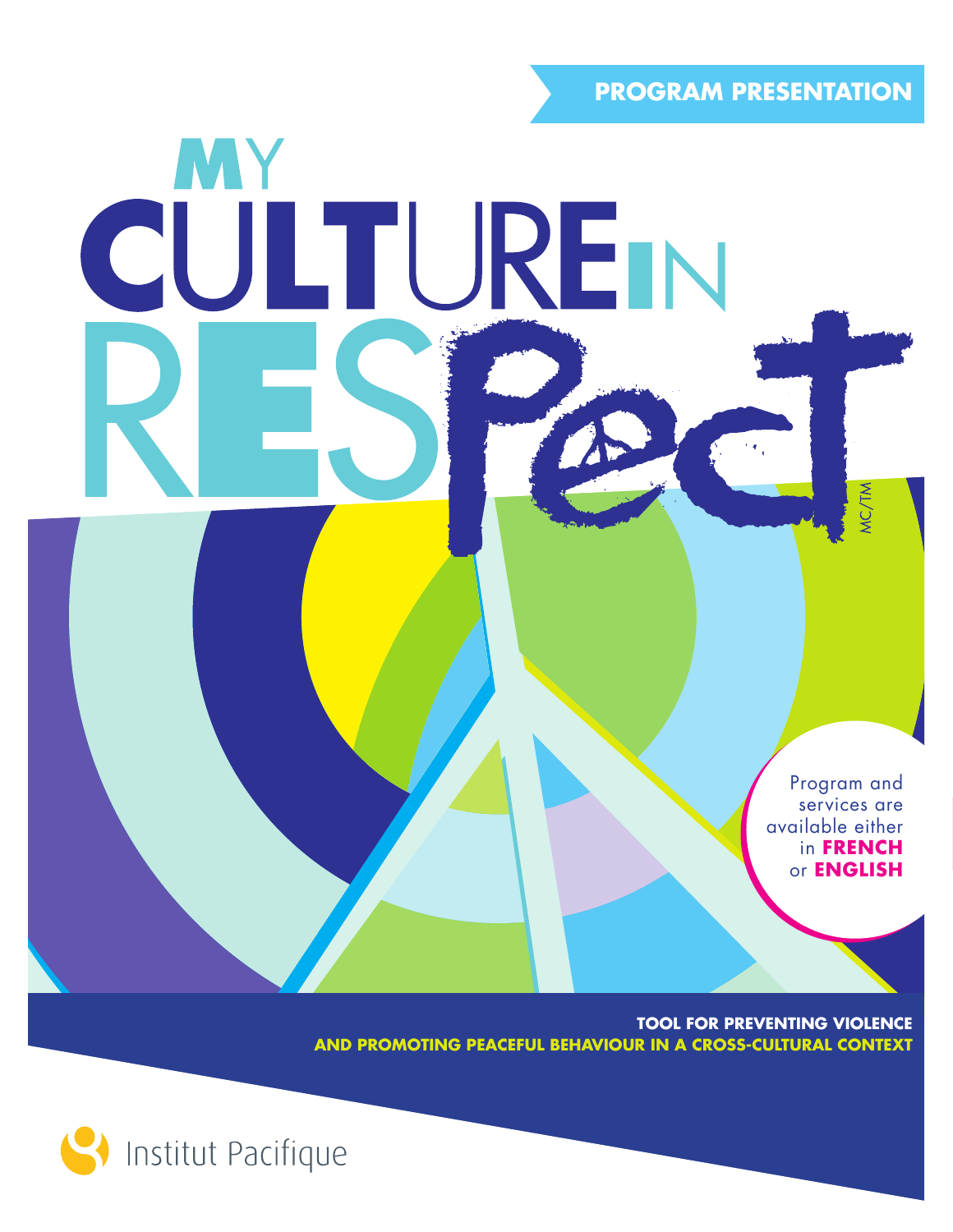#### **PACIFIC PATH INSTITUTE IN A FEW WORDS**

Pacific Path Institute is a charity organization devoted to develop, implement and promote expertise in terms of conflict resolution and psychosocial preventive issues in order to build violence free living environments and to support children, youths and adults psychosocial fulfilments.

## *MY CULTURE IN RESPECT PROGRAM*

#### GENERAL GOAL



- Prevent violence by promoting peaceful behaviors.

## GENERAL OBJECTIVES OF THE PROGRAM

- For students to develop skills that allow them to create peaceful interpersonal relationship by being open to diversity;
- Learn to live better together in a pluralistic society.

**NEW WORKSHOP FACILITATION SERVICE BY PACIFIC PATH'S TRAINERS**

### TARGET AUDIENCE

The workshops are meant for students in grades 5 and 6 but it can be adapted to high school welcome classes.

#### *MY CULTURE IN RESPECT is:*

- A **universal prevention tool** that improves the general climate of the school and responds to the **socialization axe** of its mission;
- A program supporting **mutual respect** in a **cross-cultural context**;
- A way to reach the **Act to Prevent and Stop Bullying and Violence in Schools**;
- Workshops that develop similar competences as the one aimed in the ethics and religious culture class.

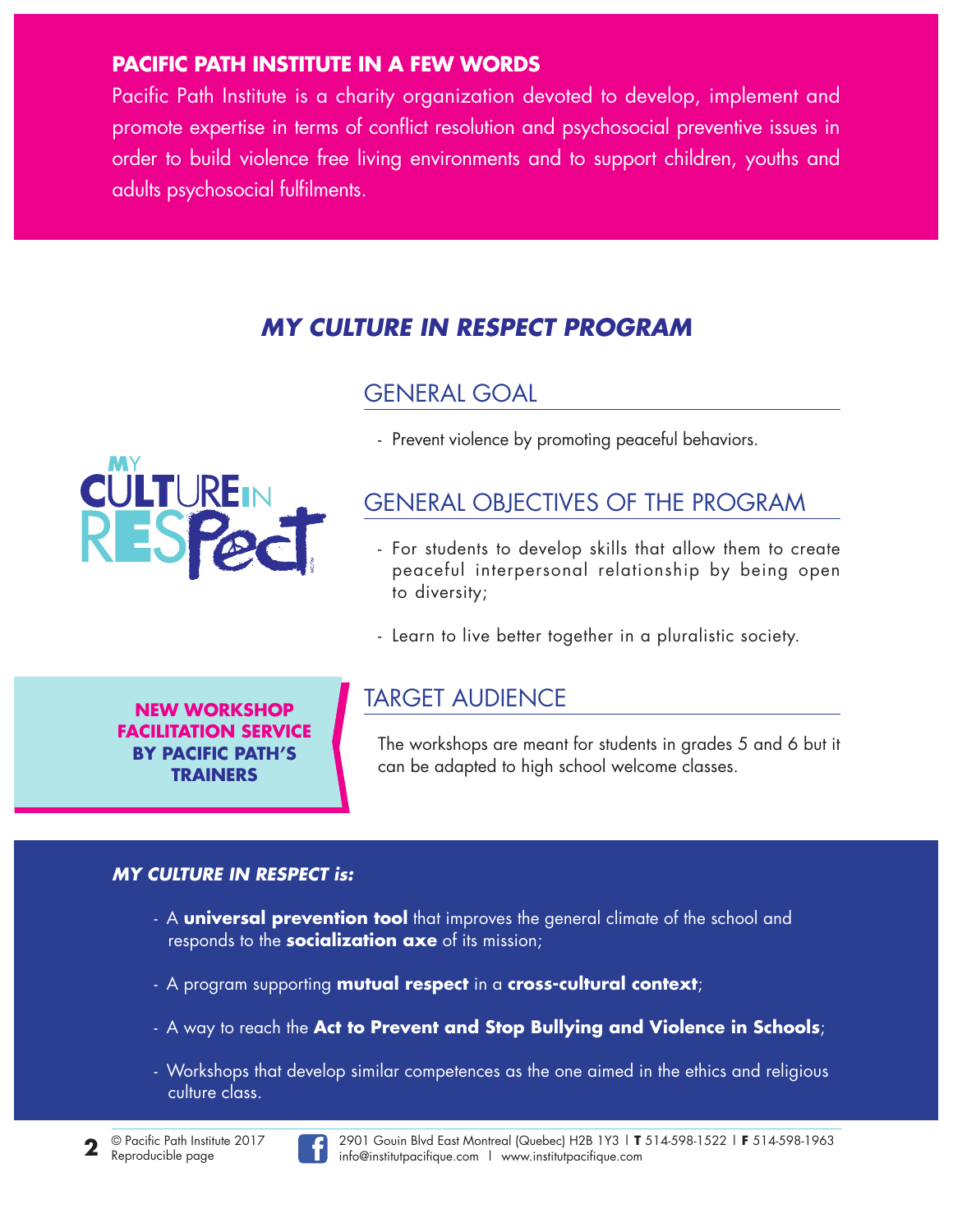# DESCRIPTIVE TABLE OF THE PROGRAM

| Number of workshops                                      | 6 workshops including:<br>4 basic workshops - grades 5 and 6<br>2 advanced workshops - grade 6                                                                                                                                                                                                                                                                                                                                                                                                                                                                  |                                                                                                              |
|----------------------------------------------------------|-----------------------------------------------------------------------------------------------------------------------------------------------------------------------------------------------------------------------------------------------------------------------------------------------------------------------------------------------------------------------------------------------------------------------------------------------------------------------------------------------------------------------------------------------------------------|--------------------------------------------------------------------------------------------------------------|
| Length of workshops                                      | Approximately one hour                                                                                                                                                                                                                                                                                                                                                                                                                                                                                                                                          |                                                                                                              |
| Facilitation rhythm                                      | Approximately one workshop every two or three weeks                                                                                                                                                                                                                                                                                                                                                                                                                                                                                                             |                                                                                                              |
| Workshops themes                                         | Basic workshops –<br>grades 5 and 6<br>- My Identity and The Identities of<br>Others<br>My Values and the Values of<br>Others<br>The Challenges of Living<br>Together in a Diverse Society<br>- Mutual Respect - Listening to<br>and Understanding Each Other                                                                                                                                                                                                                                                                                                   | <b>Advanced workshops -</b><br>grade 6<br>- Becoming Aware of<br>My Prejudices<br>- Embodying Mutual Respect |
| Beginning of the program                                 | September-October                                                                                                                                                                                                                                                                                                                                                                                                                                                                                                                                               | September-October                                                                                            |
| Material included<br>in the complete<br>teaching package | - Facilitation Guide - Basic Workshops (Grades 5 and 6) - printed<br>Additional Facilitation Guide - Advanced Workshops (Grade 6) -<br>printed<br>Posters (4) - printed<br>Appendices- Basic Workshops - printed<br>Complementary teaching material<br>• Student Workbook - Basic Workshops - 1 PDF<br>• Student Workbook - Advanced Workshops - 1 PDF<br>• Facilitation Document - Advanced Workshops<br>Note: The complementary teaching material is available on the<br>Pacific Path Institute website under the Matériel pédagogique<br>complémentaire tab. |                                                                                                              |

\*To learn about the material costs, consult the Pacific Path website.